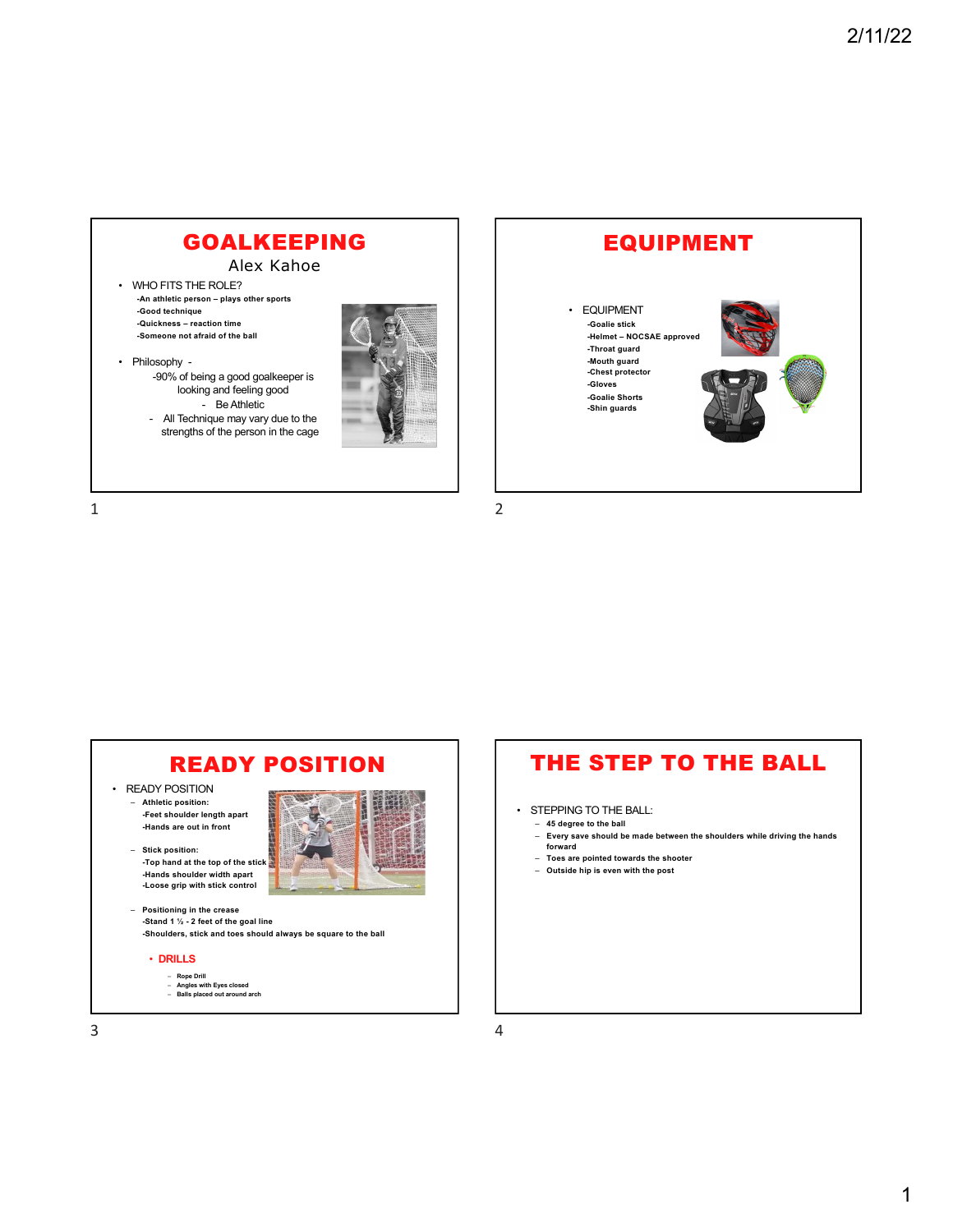## THE SAVE

- TRAINING YOUR GOALKEEPER TO TRAIN THEMSELVES: – Hands
	- Head
	- Shoulders
	- Feet
	- Toes
- THE SAVE
	- Technique Be Athletic **Stick Side – High, Mid, Low and Bounce** 
		- **Non-Stick Side - High, Mid, Low and Bounce**

5

# THE CLEAR

• THE CLEAR

– **Technique: - Look for elbow up, arm in shape of an L - High Release Point - Snap and Follow Through - Know how stick is strung to be able to throw correctly** 

• THE CLEAR

-**Clearing under pressure -Changing the level of your stick -Left and right hand clears -Distance - 30-yard to 50-yard -A goalkeeper must have the same stick work as the field players -Work on quick clears as well and slowing it down**

6



## INTERCEPTIONS

• INTERCEPTIONS

8

- Stay square to the ball
- Stay center of the cage and pivot to stay "in the cage"
- PASS FROM BEHIND "Turn and Shot" – Always follow the path of the ball

7